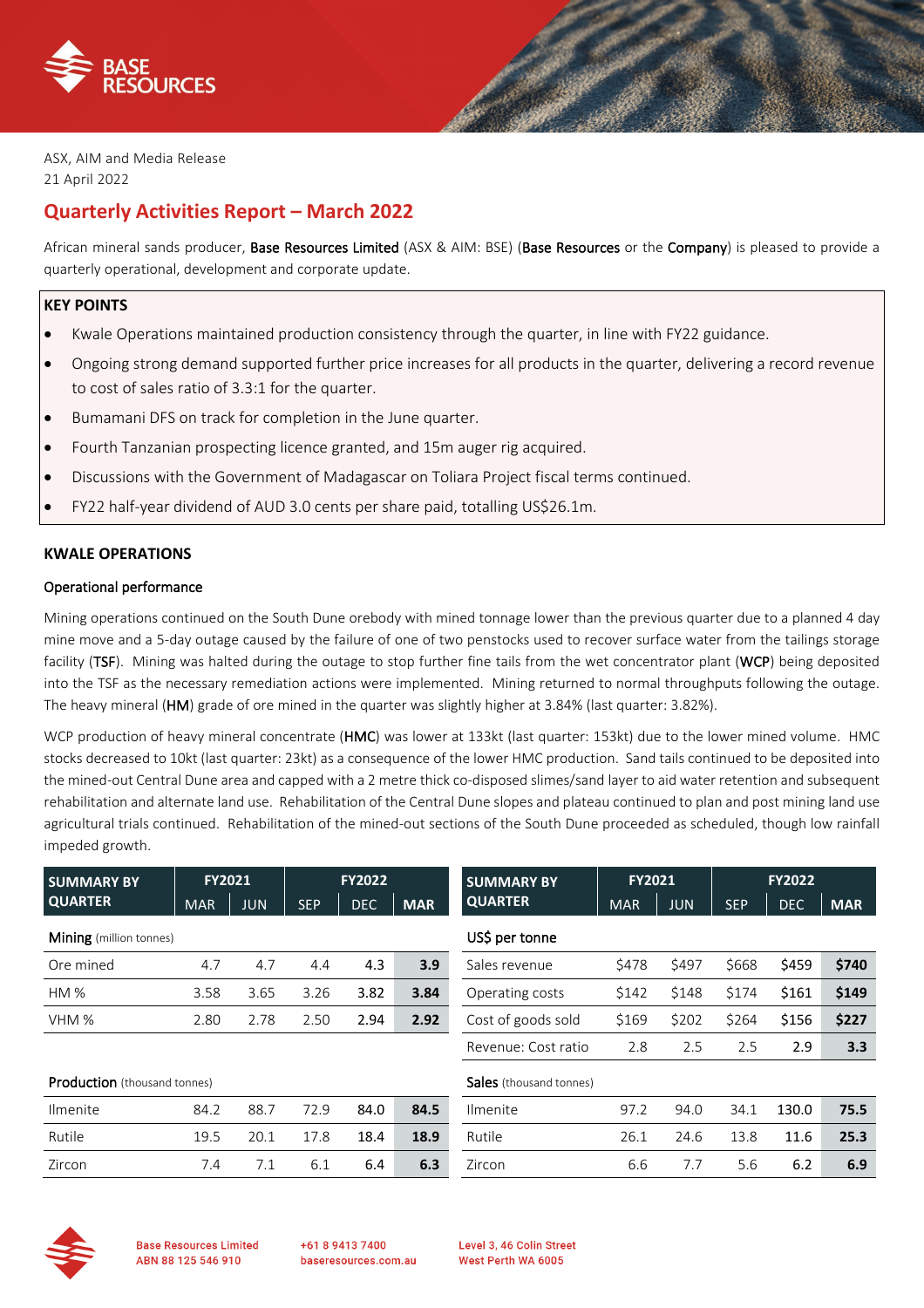Mineral separation plant (MSP) feed tonnage of 146kt was consistent with the previous quarter, resulting in steady production of all products. Bulk loading operations at Kwale Operations' Likoni export facility continued to run smoothly, dispatching a combined 95kt of bulk ilmenite and rutile during the quarter (last quarter: 138kt). Containerised shipments of rutile and zircon through the Mombasa Port also proceeded to plan.

Total cash operating costs of US\$16.9 million decreased compared to the prior quarter (last quarter at US\$18.1 million) due to the reduced mining volume and associated WCP throughput, and lower power prices. With consistent final production, the decrease in operating costs resulted in lower unit operating costs of US\$149 per tonne produced (rutile, ilmenite, zircon, low-grade zircon and lowgrade rutile) (last quarter: US\$161 per tonne).

Cost of goods sold increased to US\$227 per tonne sold (operating costs, adjusted for stockpile movements, and royalties) due to the sales mix (last quarter: US\$156 per tonne), as did average unit revenue of US\$740 per tonne (prior quarter: US\$459 per tonne). Due to these factors, the revenue to cost of goods sold ratio for the quarter increased to 3.3 (last quarter: 2.9).

At the end of the quarter, 100% of Kwale Operations employees had received at least one dose of COVID-19 vaccine, with 89% being double vaccinated. Booster shots commenced early in 2022.

## FY22 production guidance

Kwale Operations production guidance for the 2022 financial year (FY22) remains at:

- Rutile 73,000 to 83,000 tonnes.
- Ilmenite 310,000 to 340,000 tonnes.
- $\bullet$  Zircon 24,000 to 28,000 tonnes.<sup>1</sup>

## **MARKETING**

The Chinese TiO<sub>2</sub> pigment industry (the main global market for ilmenite) and all zircon end-use sectors in China experienced rapid demand growth following the Chinese New Year holiday period which added to ongoing strong demand for the Company's products in all other markets through the quarter. While some demand-side concerns are emerging from China's COVID-19 management policies, as well as global inflationary pressures, the Company's markets remain firm and further price gains have been achieved for all products early in the June quarter. The Ukraine conflict is expected to significantly disrupt supply of Ukrainian mineral sands into the global market for the foreseeable future – further tightening the market for all products.

Demand for imported ilmenite as a feedstock for Chinese TiO2 pigment producers, particularly from the Company's customers, again exceeded supply resulting in significant price gains. Despite this very high price environment, ilmenite supply from traditional swing sources has not been able to keep pace with demand and markets remain very tight. Volatility in bulk freight rates is expected to continue, which may impact the net FOB pricing of ilmenite sales to China.

Demand for high grade TiO<sub>2</sub> feedstocks (which includes rutile) increased through the quarter as western TiO<sub>2</sub> pigment producers maximise their output volumes and the welding consumable and titanium metal sectors continue to strengthen. Supply of high-grade feedstock remains constrained with no new major sources of supply likely to impact the market in the coming quarters. Major western pigment producers have reported that a lack of titanium feedstock is limiting their production rates and inhibiting their ability to meet demand from their end customers. Rutile prices increased significantly through the quarter and further price increases have been secured for the June quarter.

Zircon demand remains firm across all end-use sectors and regions while limited supply, and minimal inventories, are maintaining tight market conditions and upward price pressure. Following a substantial increase in December quarter prices, the March quarter saw a marginal increase in the Company's achieved zircon price. An average increase of approximately US\$285/t has been agreed with customers for June quarter contracts.

<sup>&</sup>lt;sup>1</sup> Refer to Base Resources' announcement on 19 October 2021 "Quarterly Activities Report – September 2021" for the assumptions upon which the FY22 production guidance is based.

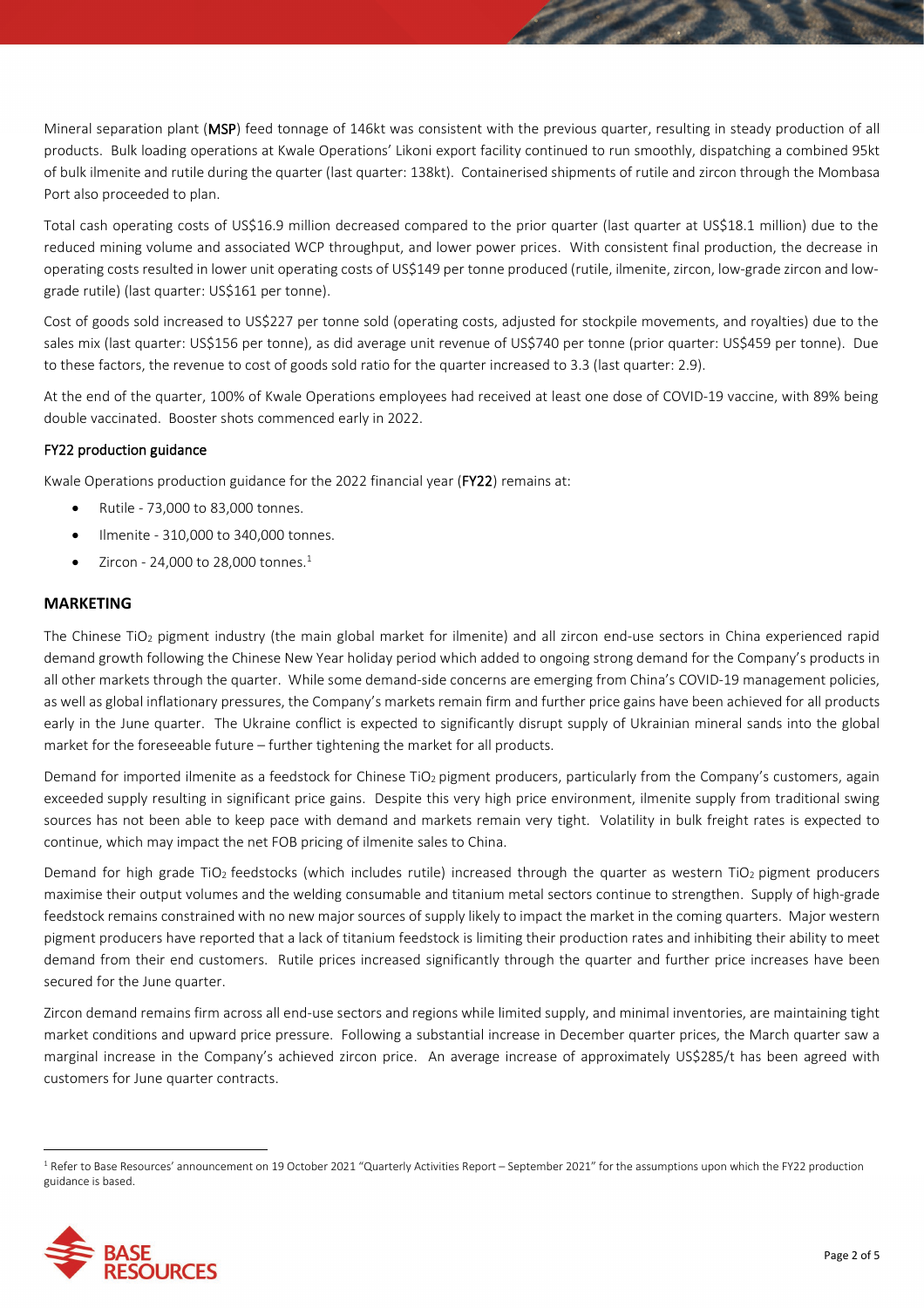## **SUSTAINABILITY**

## Safety

The Company suffered its first lost time injury since 2014 during the quarter at Kwale Operations, resulting from a pinched finger injury to a contractor's employee, precipitating a lost time injury frequency rate (LTIFR) for Base Resources of 0.25 per million hours worked. Compared to the Western Australian All Mines 2020/2021 LTIFR of 2.0, this remains an exceptional performance reflective of the ongoing focus and importance placed on safety by management. Base Resources group employees and contractors have now worked 29.2 million hours with only two lost time injuries since production commenced at Kwale Operations in late 2013.

With three medical treatment injuries recorded in the last 12 months, Base Resources' total recordable injury frequency rate is 0.99 per million hours worked.

## Community and environment – Kwale Operations

The Company has continued to assist the Kwale community through the COVID-19 pandemic, including by collaborating with county and national health authorities to encourage the uptake of vaccines.

Agricultural livelihood programs in Kwale continued through the PAVI farmers' cooperative, with over 230 acres of land identified for planting ahead of seasonal rains. Poultry and beekeeping programs also continue to be popular with farmers and community groups as they provide substantial incomes. The application process for secondary school scholarships commenced at the end of the quarter with over 300 bursaries available.

Implementation of identified projects by the Msambweni, Lunga Lunga and Likoni Community Development Agreement Committees continued with considerable progress made on several infrastructure projects.

Rehabilitation activities on the mined-out sections of the South Dune were ongoing with community groups supplying indigenous legumes, grass seed and manure. On the Central Dune, preparation of 14 hectares set aside for additional post-mining agricultural trials continued. A pre-feasibility study was commenced to progress the Company's post-mining land use concepts.

### Community and environment – Toliara Project

All community training programs, and social infrastructure construction, remained on hold.

## **BUSINESS DEVELOPMENT**

#### Toliara Project development – Madagascar

On-the-ground activities on the Toliara Project remain suspended by the Government of Madagascar. Base Resources continues to engage with the Government in relation to the country's Large Mining Investment Law (LGIM) regime, fiscal terms applicable to the Toliara Project and lifting of the suspension.

In September 2021, the Company completed an enhanced Definitive Feasibility Study (DFS2) for the Toliara Project to incorporate an update to the estimated Ranobe Ore Reserves and an increase in project scale.<sup>2</sup> The outcomes of DFS2, compared to the earlier 2019 DFS, included substantially improved forecast financial returns for the Toliara Project, including a post-tax/pre-debt (real) NPV<sub>10</sub> of US\$1.0 billion and an average revenue to cost of sales ratio of 3.5, over an initial 38-year mine life<sup>3</sup>. Timing of the Final Investment Decision (FID) to proceed with construction of the Toliara Project remains subject to lifting of the suspension of on-the-ground activities and agreeing acceptable fiscal terms with the Government of Madagascar. Once these two key milestones are achieved, there will be approximately 11 months' work to complete prior to reaching FID, including finalisation of funding, completion of land acquisition, conclusion of major construction contracts and entering into offtake agreements with customers. The Company maintains readiness to accelerate progress when conditions support.

discloses key pre and post FID risks in respect of the Toliara Project. Base Resources confirms that all the material assumptions underpinning the production information and forecast financial information in the DFS2 Announcement continue to apply and have not materially changed.



<sup>&</sup>lt;sup>2</sup> For further information, refer to Base Resources' announcement on 27 September 2021 "DFS2 enhances scale and economics of the Toliara Project" (DFS2 Announcement).<br><sup>3</sup> Refer to the DFS2 Announcement for the material assumptions and underlying methodologies for deriving these financial outcomes. The DFS2 Announcement also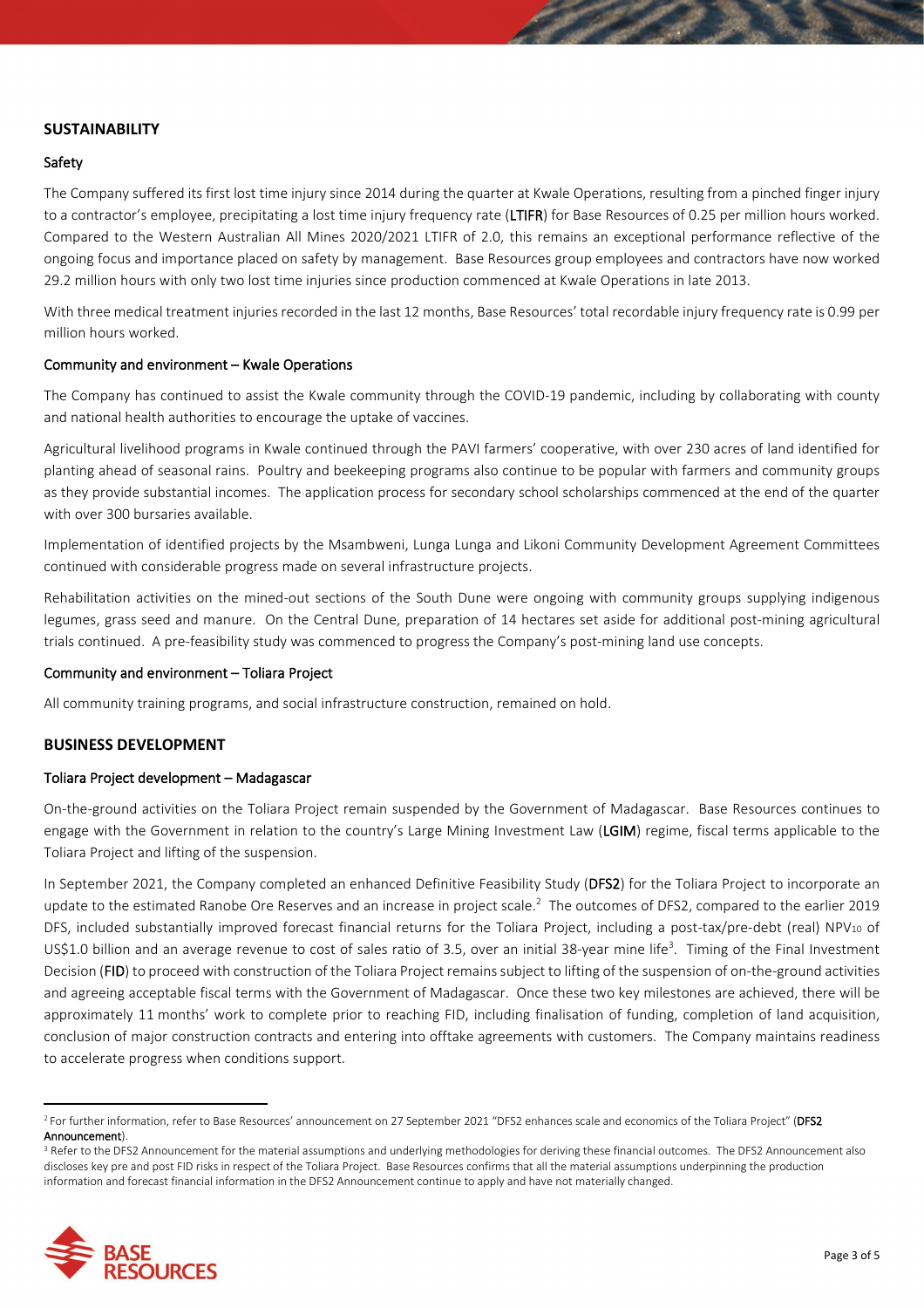During the quarter, Base Resources commenced a concept study to assess the commercial potential of the monazite identified in the Ranobe Mineral Resources estimate.

Total expenditure on the Toliara Project for the quarter was US\$1.0 million (last quarter: US\$1.2 million).

## Kwale mine life extension

The Company is finalising a DFS on the Bumamani and higher-grade subsets of the Kwale North Dune deposits, to seek to extend Kwale Operations' mine life to late 2024. The DFS is on schedule for completion in the June quarter.

## Extensional exploration – Kenya and Tanzania

No further work was conducted on the Vanga Prospecting Licence (PL/2015/0042) in the quarter and completion of the remaining drill program (4,200 metres) in the North-East Sector (Kwale East) of PL 2018/0119 remains on hold pending land access being secured. Renewed efforts to engage the community to secure access are progressing, involving, among other things, community education programs on exploration and land rights.

Prospecting licence applications lodged for an area in the Kuranze region of Kwale county, about 70 km west of Kwale Operations (applications 2019 0260, 2510 and 2512), together with an area south of Lamu (applications 2019 0263, 0265, 0266), remain in process towards granting. An additional prospecting licence application has been lodged for the area surrounded by the Kuranze applications in Kenya, however application numbers and boundaries have not yet been issued. A Government of Kenya moratorium on the issuance of prospecting licences in November 2019 has affected the progress of all licence applications. The Company continues to work with the Government, and other mining sector stakeholders, to see the moratorium lifted to enable the recommencement of the issuance of mineral rights.

The Company continued on-ground exploration in Tanzania with shallow auger drilling, test pits and rock chip sampling to identify drilling targets. During the quarter, an additional Tanzanian prospecting licence was granted, and sampling work commenced in this area. Subject to the outcomes of assays, deeper drilling will be progressed utilising a recently acquired 15m auger rig.

Expenditure on exploration activities in Kenya during the quarter was US\$0.1 million (last quarter: US\$0.2 million) and in Tanzania was US\$0.1 million (last quarter: US\$0.2 million).

## **CORPORATE**

## FY22 half-year dividend payment

Following release of the Company's FY22 half-year financial results, the disciplined application of the Company's capital management policy saw a half-year dividend of AUD 3.0 cents per share (unfranked) paid to shareholders on 31 March 2022, representing a cash payment of US\$26.1 million in aggregate. This takes total dividends distributed to shareholders since October 2020 to US\$117.3 million, representing AUD 13.5 cents per share (unfranked).

As at 31 March 2022, the Company had net cash of US\$41.5 million consisting of:

- cash and cash equivalents of US\$41.5 million; and
- no debt.

As at 31 March 2022, the Company had the following securities on issue*:*

- 1,178,011,850 fully paid ordinary shares.
- 62,556,558 performance rights pursuant to the terms of the Base Resources Long Term Incentive Plan, comprising:
	- $\circ$  949,004 vested performance rights, which remain subject to exercise<sup>4</sup>; and
	- o 61,607,554 unvested performance rights subject to performance testing in accordance with their terms of issue.

----- ENDS -----

<sup>4</sup> Vested performance rights have a nil cash exercise price. Unless exercised beforehand, these rights expire five years after vesting.